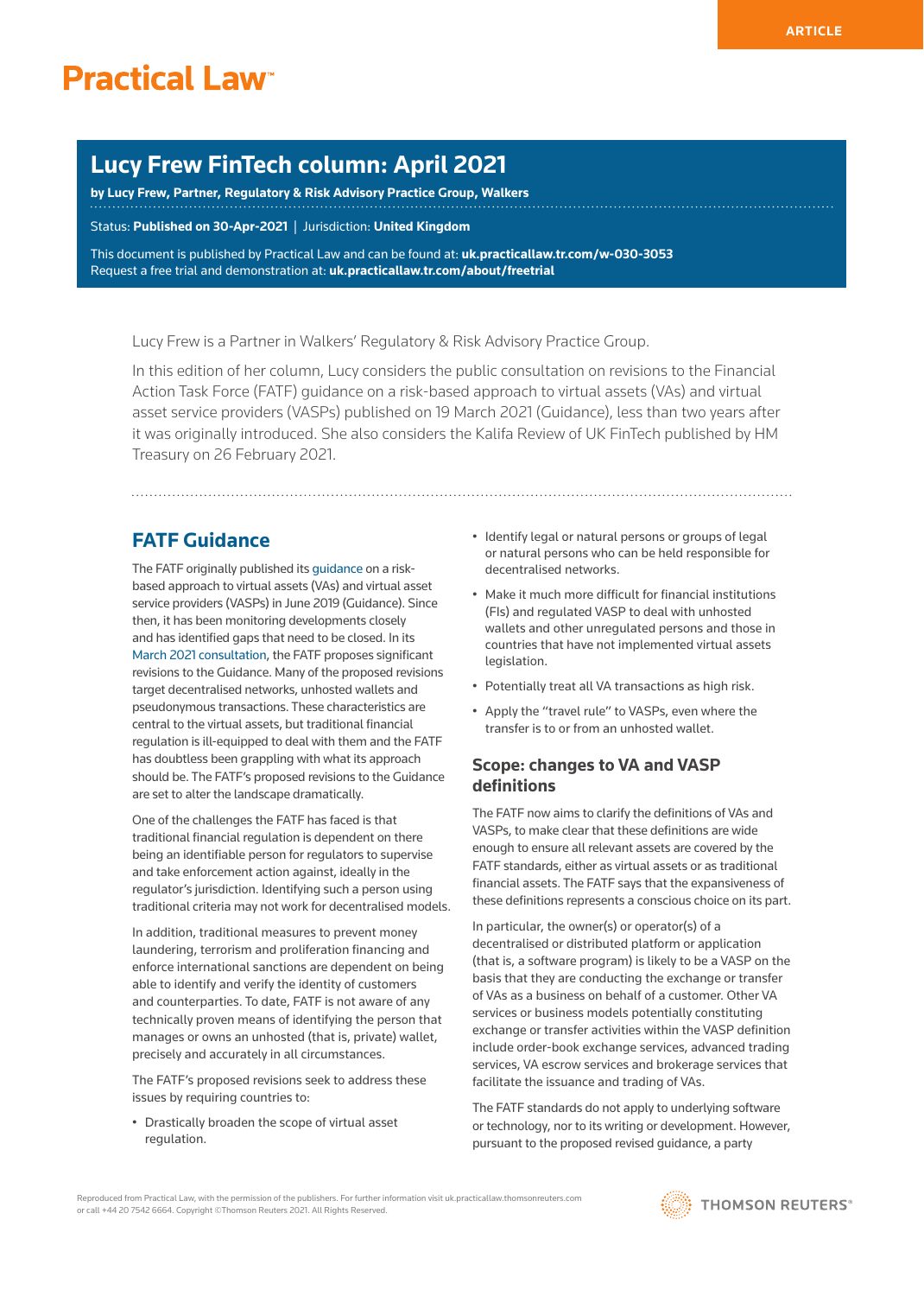directing the creation and development of the software or platform and launching it to provide financial services for profit is likely to qualify as a VASP. The FATF does not seek to capture the types of closed-loop items (for example, airline miles, credit card awards, or similar loyalty program rewards or points) that are non-transferable, non-exchangeable and non-fungible. However, nonfungible tokens (such as those representing real estate or works of art) may be VASPs if transferred on a secondary market. The FATF categorises central bank-issued digital currencies (CBDCs) as fiat currency, not as VAs.

Helpfully, the FATF makes clear that it does not intend for an asset to be both a VA and a traditional financial asset at the same time. Also, the definition of VASP only applies to entities "not covered elsewhere under the Recommendations", so VASPs should not be required to comply with both VA and traditional regulatory regimes simultaneously or, at least, not in the same jurisdiction.

The FATF also makes clear that, in determining how the definition of VASP applies, it is the facts and circumstances underlying an asset, activity or service that will determine the categorisation, rather than any labels or terminology used by market participants. In other words, regulators should focus on substance, not marketing descriptions. Regulators are likely to need significant expertise to police the perimeter, which may not be easy to come by given high private sector demand for talent and limited supply.

#### **Identification of a regulatory target**

According to the proposed revised Guidance, the decentralisation of any individual element of operations does not eliminate VASP coverage if the elements of any part of the VASP definition remain in place. When there is a need to evaluate a business model to identify a VASP, the FATF expects regulators to identify who profits from the use of the service or asset, who established and can change the rules, who can make decisions affecting operations, who generated and drove the creation and launch of a product or service, who possesses and controls the data on its operations, and who could shut down the product or service. The FATF is keen to ensure that one or more legal or natural persons, or groups of persons, can be held accountable.

The FATF is particularly concerned about the risks of stablecoins, particularly those with potential for massadoption and peer-to-peer use. It wants regulators to identify the legal or natural person(s) that drive the development and launch of stablecoins pre-release, in order to apply regulatory or supervisory action in the pre-launch phase as it may be impossible later (if, for example, the entity was dissolved at or before launch or the developer was one or more individuals). This may be easier said than done.

#### **Unhosted wallets**

Peer-to-peer transfers (between unhosted wallets) are not subject to AML/CTF obligations. Transactions to or from unhosted wallets and transactions where at an earlier stage peer to peer transactions have occurred should be considered higher risk. The FATF proposes that national regulators consider: banning or refusing to license VASPs that allow transactions to or from unhosted wallets; imposing additional requirements on those VASPs (such as enhanced recordkeeping, due diligence and more detailed risk assessments) and reporting of virtual currency transactions with unhosted wallets and/or cross-border transactions; and heightened regulatory surveillance of VASPs that enable unhosted wallet transactions.

In other words, the FATF proposes to use the regulated sector to clamp down on unregulated business. This approach has echoes of tax transparency regulation such as the US's Foreign Account Tax Compliance Act (FATCA) and the OECD's Common Reporting Standard (CRS) as implemented by countries throughout the world, which similarly used the regulated sector to extend tax authorities' reach over persons who might otherwise be beyond it.

#### **Application of the "travel rule"**

FATF's revisions to the Guidance clarify how VASPs must comply with the travel rule (a version of wire transfer requirements adapted to VAs) for all transactions, including those with unhosted wallets. The wire transfer rule imposes requirements on VASPs to obtain, hold and submit required and accurate originator and required beneficiary information. Information includes originators' and beneficiaries' accurate (verified) full names; account numbers (which in the VA context, could mean the "wallet address" of the VA and the "public key" of the customer); physical (geographical) accurate (verified) addresses, national identity numbers, customer identification numbers (so, not a transaction number) or date and place of birth.

The FATF reiterates that the required information need not be communicated as part of (or incorporated into) the transfer on the blockchain itself provided it is submitted "immediately and securely" and is available on request to appropriate authorities. The Guidance already provides examples of existing technologies that might serve as a foundation for enabling the identification of beneficiaries of VA transfers, as well as the transmission of required originator and beneficiary information, in near real-time before a VA transfer is conducted on a DLT platform. The FATF has not proposed to update the 2019 examples and this is an area where industry feedback would be particularly valuable.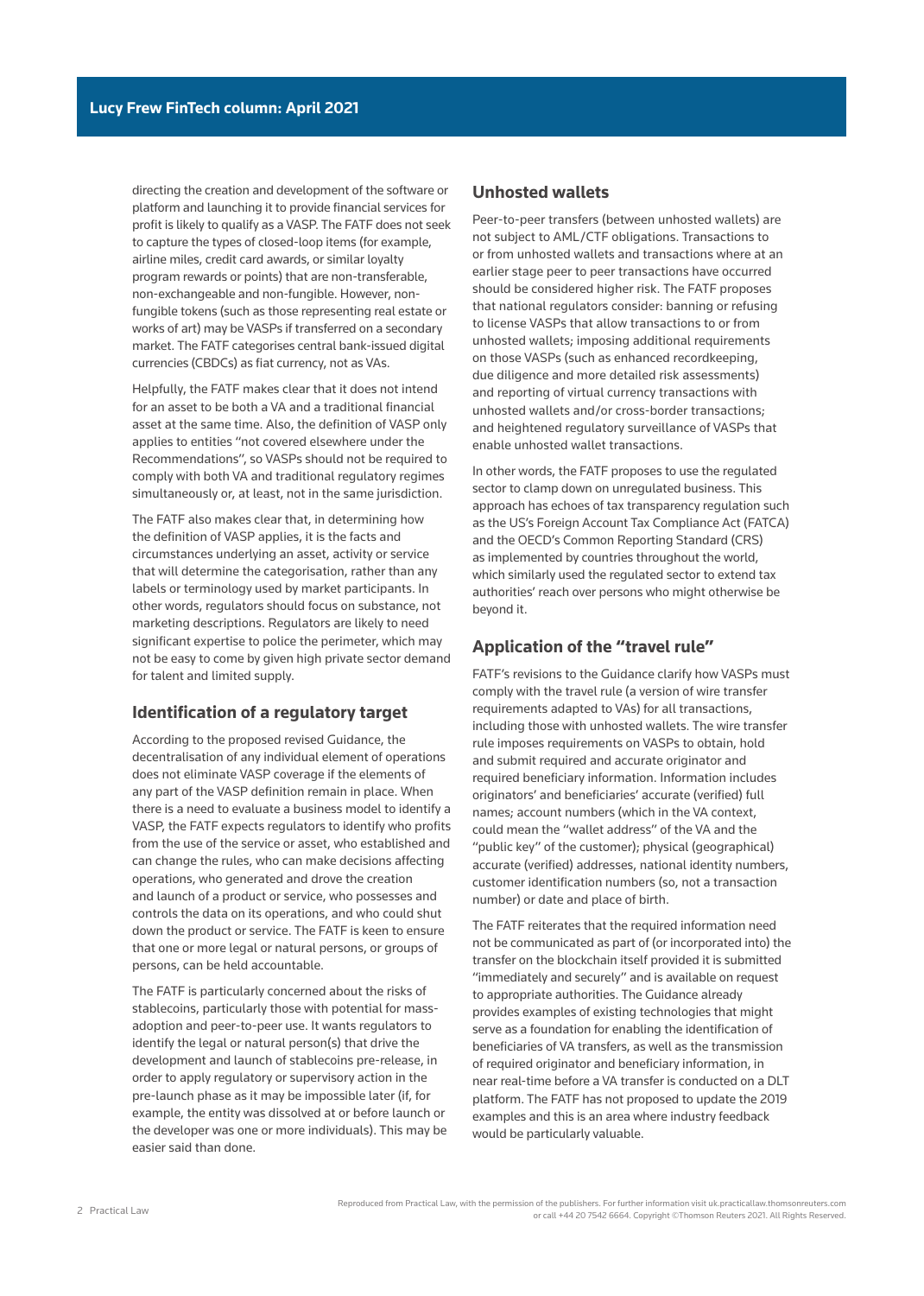Because the required information identifying the originator and beneficiary can be held separately to the VA transfer system (for example, the blockchain), the VA transfer can be completed even with such information missing or without screening the transfer to identify suspicious and prohibited transactions. VASPs should consider remediation measures: such as putting a customer wallet on hold until screening is completed and it is confirmed that no concern is raised, or arranging to receive a VA transfer with a wallet that links to a customer wallet and moving the transferred VA to their customer's wallet only after the screening is completed and if no concern is raised.

The proposed revised Guidance makes clear that a VASP needs to undertake counterparty VASP due diligence before they transmit the required information to their counterparty (although not necessarily prior to each transfer). VASPs will also be also required to maintain records, monitor transactions and report suspicious activities. The FATF says that countries should ensure both originating and beneficiary VASPs screen customers and transactions, prohibiting transactions with designated individuals and entities, and freeze assets in order to comply with their targeted financial sanctions obligations.

Countries should treat even apparently domestic VA transfers as cross-border wire transfers, given the crossborder nature of VA activities and VASP operations. Countries should also consider requiring VASPs to treat all VA transfers as higher-risk transactions that require enhanced scrutiny and limitations.

Some jurisdictions will require their VASPs to comply with the travel rule before other jurisdictions (the "sunrise issue"). This can be a challenge for VASPs dealing with VASPs located in jurisdictions where the travel rule is not yet in force. Regardless of the lack of regulation in the beneficiary jurisdiction, originating VASPs can require travel rule compliance from beneficiaries by contract or business practice.

A VA transfer can be directly settled on the blockchain between wallet addresses alone, without the need for an intermediary. In instances in which a VA transfer is between only one regulated entity and an unhosted wallet, countries should still ensure that the regulated entity adheres to the travel rule with respect to its customer (whether originator or the beneficiary, as the case may be). The FATF does not expect VASPs and FIs, when originating a VA transfer, to submit the required information to individuals who are not obliged entities. However, VASPs receiving a VA transfer from an unhosted wallet, should obtain the required originator and beneficiary information from their customer. This does not solve the issue of no AML/CTF controls applying to transfers between two unhosted wallets. The FATF notes that countries may choose to impose additional limitations, controls, or prohibitions on unhosted wallets.

#### **Enhanced due diligence**

Countries should consider the risk factors associated with the VA product, service, transaction, or delivery channel, including whether the activity involves pseudonymous or "anonymous transactions", "non-faceto-face business relationships or transactions", and/or "payment[s] received from unknown or un-associated third parties". The FATF says that the fact that nearly all VAs include one or more of these features or characteristics may result in countries determining that activities in this space are inherently higher risk.

The enhanced due diligence measures that may mitigate the potentially higher risks associated with the aforementioned factors include: corroborating the identity information received from the customer, such as a national identity number, with information in thirdparty databases or other reliable sources; potentially tracing the customer's IP address; the use of analysis products, such as blockchain analytics; and searching the Internet for corroborating activity information consistent with the customer's transaction profile, provided that the data collection is in line with national privacy legislation. Countries also should consider obtaining additional information on the customer and intended nature of the business relationship, obtaining information on the source of funds of the customer, obtaining information on the reasons for intended or performed transactions, and conducting enhanced monitoring of the relationship and transactions.

#### **Conclusion**

The FATF's consultation on its proposed revisions to the Guidance is now closed and the amendments will be made at the FATF's June 2021 meetings. While the drafting may change before publication, the broad principles are unlikely to change.

Reactions to the proposed revisions, which have ranged from seeing it as a necessary tightening up and levelling of the playing field to a stifling of innovation in favour of incumbents, are likely to be coloured by whether one is a proponent or is sceptical of the virtual assets industry. However, rightly or wrongly, it is clear that there will be significant changes to regulation in this area, with the cost of compliance that entails. What is less clear is whether the proposed revisions will be effective or simply encourage a parallel unregulated system that minimises touch points with VASPs and FIs.

The [Kalifa Review of UK FinTech](https://assets.publishing.service.gov.uk/government/uploads/system/uploads/attachment_data/file/978396/KalifaReviewofUKFintech01.pdf) has rightly been applauded for its ambition and comprehensiveness. The Review's recommendations are wide-ranging but in the specific area of policy and regulation the objective is to have world-leading FinTech policy and regulation, which builds trust in the new wave of tech-enabled